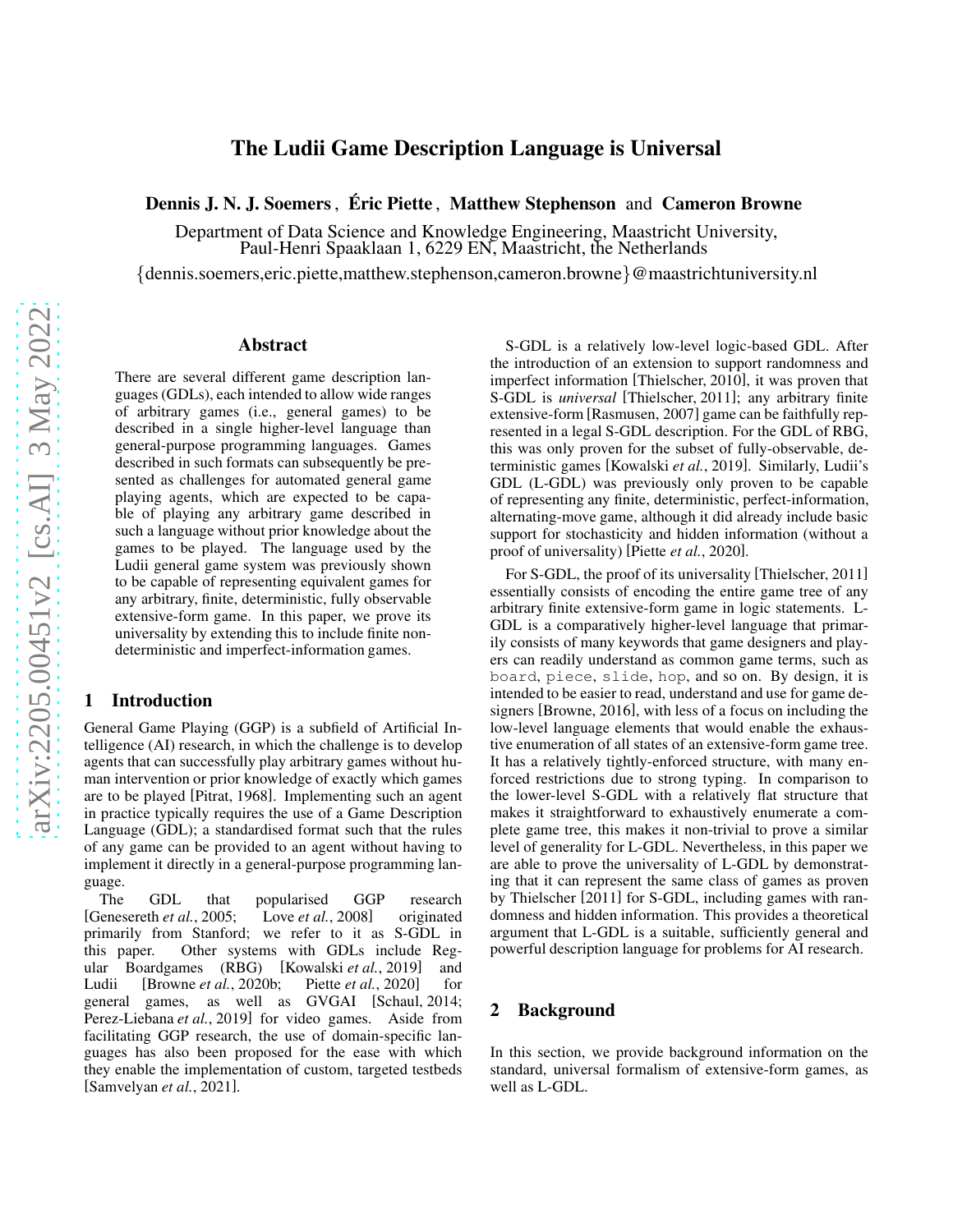#### 2.1 Extensive-Form Games

Extensive-form games [\[Rasmusen, 2007\]](#page-6-11) are a standard, general formalisation of games in the broad, mathematical sense of the word (i.e., including many decision-making problems that would not generally be viewed by most humans as "fun" games). The formal definition is as follows:

<span id="page-1-0"></span>Definition 1. *An extensive-form game* G *is specified by a tuple*  $\mathcal{G} = \langle \mathcal{P}, \mathcal{T}, \mathcal{U}, \iota, \mathcal{D}, \mathcal{I} \rangle$ *, where:* 

- $P = \{1, 2, \ldots, k, \eta\}$  *is a finite set of*  $k \geq 1$  *players, and a "nature" player* η *to model stochastic events.*
- T *is a tree, where every node represents a single game state*  $s \in S$ *. The full set of states*  $S = S_{inn} \cup S_{ter}$  *may be partitioned into a subset of non-terminal states (inner nodes)* Sinn *and a subset of terminal states (leaf nodes)*  $\mathcal{S}_{ter}$ *, such that*  $\mathcal{S}_{inn} \cap \mathcal{S}_{ter} = \emptyset$ *.*
- $\mathcal{U}: \mathcal{S}_{ter} \mapsto \mathbb{R}^k$  is a payoffs function, such that  $\mathcal{U}(s)$  de*notes a vector of* k *real-valued payoffs (for the* k *players) for any terminal game state*  $s \in S_{ter}$ *.*
- $\iota$  :  $S_{inn} \mapsto \mathcal{P}$  *is a function such that, for any nonterminal game state*  $s \in S_{inn}$ ,  $\iota(s)$  *gives the player to play in that state.*
- $\mathcal{D}: \{(s, s') \mid \iota(s) = \eta, s \in \mathcal{S}_{inn}, s' \in \mathcal{S}\} \mapsto \mathbb{R}$  gives, *for any non-terminal state* s *controlled by the nature*  $p$ layer  $\eta$ , a probability  $0 \leq \mathcal{D}(s,s') \leq 1$  that the nature *player "selects"* s ′ *as the successor. Note that this must yield proper probability distributions over successors, i.e.*  $\forall s \in \{s \mid \iota(s) = \eta, s \in \mathcal{S}_{inn}\} : \sum_{s' \in \mathcal{S}} \mathcal{D}(s, s') =$ 1*.*
- $\mathcal{I}: \{(p, s) \mid p \in \mathcal{P} \setminus \{\eta\}, s \in \mathcal{S}\} \mapsto \mathbb{P}(\mathcal{S})$ *, where* P(S) *denotes the powerset of* S*, gives the information set* I(p, s) *of player* p *for state* s *(i.e., the set of states that are indistinguishable from each other from the perspective of player* p *when the true state is* s*).*

In this paper, we focus on finite extensive-form games  $G$ , where  $T$  is of a finite size. Furthermore, we focus on alternating-move games, since the function  $\iota$  gives only a single player to move per game state s. In theory, this is without loss of generality, since any simultaneous-move game can be equivalently modelled as an alternating-move game in which the effects of moves are delayed until every active player in a turn has selected their move, and moves within the same turn are hidden information for all other players [\[Watson, 2013\]](#page-6-13). In practice, Ludii does contain additional support for modelling simultaneous-move games, but for our theoretical analysis we do not need this.

#### 2.2 L-GDL

The basic structure of an L-GDL game description is depicted in Figure [1.](#page-2-0) It is defined by a grammar, automatically derived from Ludii's source code [\[Browne, 2016\]](#page-6-12), which specifies which keywords (also referred to as *ludemes*) and types of data (strings, integers, real numbers, and so on) can or cannot be used depending on the context. As shown by Figure [1,](#page-2-0) a game description file is expected to describe exactly one game, which has three top-level entries:

- 1. players: describes basic data about the players (e.g., how many players the game is played by).
- 2. equipment: describes aspects such as any board(s) or graph(s) the game is played on, types of pieces or dice used in the game, and so on.
- 3. rules: describes rules used to (i) start the game (generate initial game state, e.g. by placing initial pieces on a board), (ii) **play** the game (generate lists of legal moves), and (iii) end the game (evaluate whether a state is terminal and determine the outcomes for the players).

Some of these aspects must be specified (such as the play rules), whereas others may be omitted if unnecessary (e.g., start rules are unnecessary in games that start with an empty board) or if they have a suitable default value (e.g., Ludii assumes a default number of players of 2 if left unspecified). Piette et al. [\[2020\]](#page-6-5) provide more detailed information on the Ludii system, and Browne et al. [\[2020a\]](#page-6-14) provide a complete, detailed language reference for L-GDL. A full example description for the game of Tic-Tac-Toe is presented in Figure [2.](#page-2-1)

### 3 From Extensive-Form Games to L-GDL

Given any arbitrary finite, extensive-form game  $G =$  $\langle \mathcal{P}, \mathcal{T}, \mathcal{U}, \iota, \mathcal{D}, \mathcal{I} \rangle$  as defined in Definition [1,](#page-1-0) we describe how a corresponding Ludii game  $\mathcal{G}^L$  can be modelled in L-GDL. In Section [4,](#page-3-0) we formally state and prove the theorem that  $G$  and  $G<sup>L</sup>$  form equivalent game trees with one-to-one correspondences between the set of all possible trajectories in  $G$ and the set of all possible trajectories in  $\mathcal{G}^L$ . For simplicity, and without loss of generality, we make several assumptions about  $\mathcal{G}$ :

<span id="page-1-2"></span>**Assumption 1.**  $\mathcal G$  has a single, unique initial game state  $s_0$ *as root node of its game tree.*

This assumption is without loss of generality because a game with multiple distinct possibilities for the initial game state can be equivalently modelled as a game with a single chance node as root, with appropriate probabilities assigned for all the intended "real" initial game states.

<span id="page-1-1"></span>Assumption 2. *If the root node of* G *is not a chance node, the player labelled as* 1 *will be the first player to make a move.*

This assumption is without loss of generality because there is otherwise no particular meaning to the labels that are assigned to players.

The following subsections describe how to fill in the basic template L-GDL description from Figure [1](#page-2-0) to construct such a Ludii game  $\mathcal{G}^L$ . The intuition behind our approach is similar to that of the proof by Piette *et al.* [\[2020\]](#page-6-5) (which was restricted to deterministic, perfect-information settings) in the sense that we explicitly enumerate the entire game tree of  $\mathcal G$ as a graph that the players play on by moving stones along a path from the root to any leaf. The most significant change is that, to support imperfect-information settings, we now use multiple "copies" of such a graph, with sets of possibly more than one stone per player moving down each player's respective tree to track the information sets (rather than individual states) that players navigate between.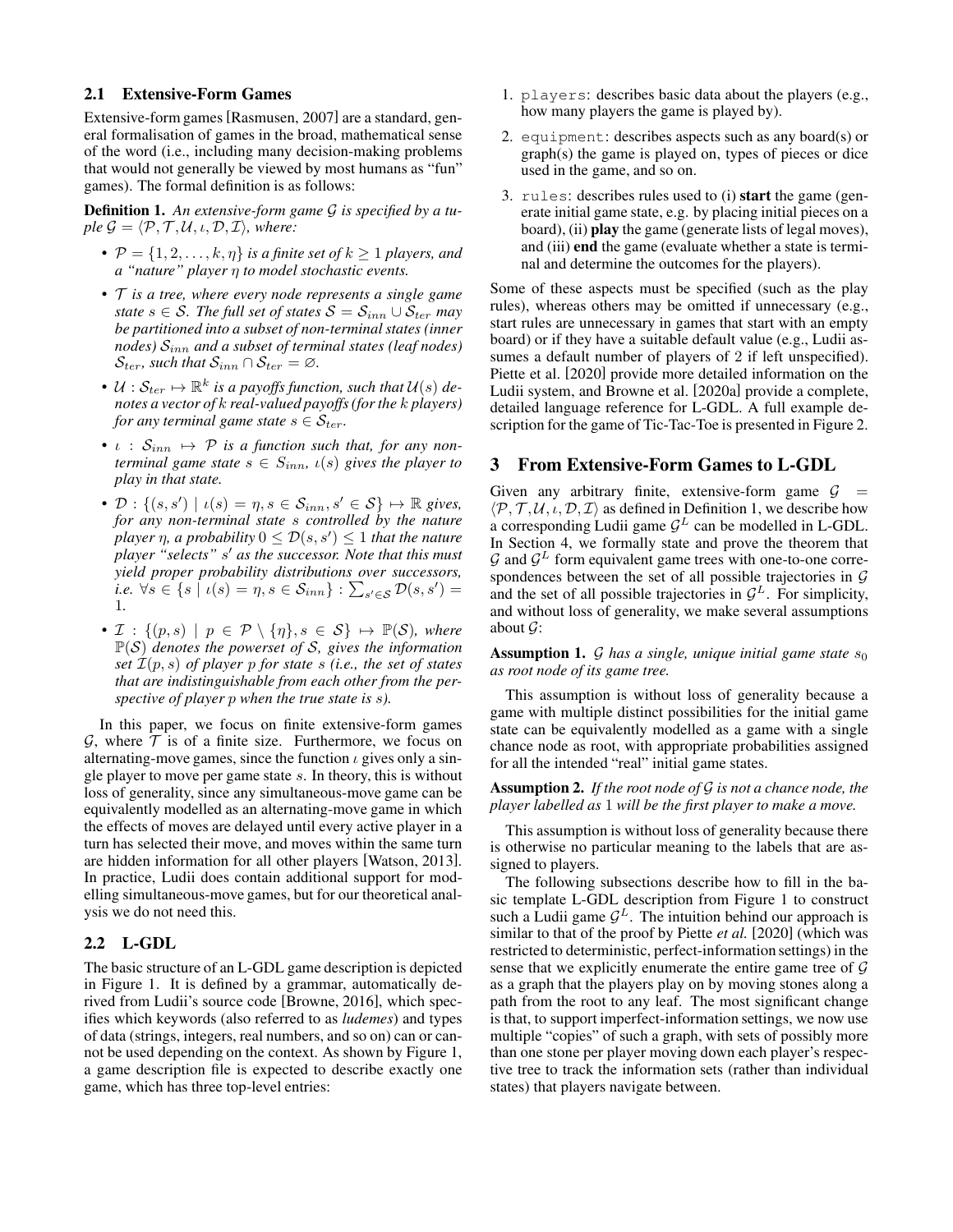```
( game "Game Name"
   (players ...)
   \{ equipment \{. . .
   })
   ( rules
      (\text{start} \dots)(\text{play } \dots)( end \ldots))
)
```
<span id="page-2-1"></span>Figure 1: Basic structure of an L-GDL game description for Ludii.

```
( game " Tic −Tac −Toe "
  (n layers 2)( equipment {
     (board (square 3))
     (piece "Disc" P1)
     (piece "Cross" P2)
  })
  ( rules
     (play (move Add (to (sites Empty))) )
     ( end (if (is Line 3) (result Mover win)) )
  )
)
```
Figure 2: Full L-GDL description for the game of Tic-Tac-Toe.

## <span id="page-2-2"></span>3.1 Defining the Players

For a k-player extensive-form game G with players  $P =$  $\{1, 2, \ldots, k, \eta\}$ , the set of players in Ludii can simply be defined as (players k). It is not necessary to explicitly define the nature player in Ludii. The player labelled as player 1 in Ludii will, by default, be the first player to make a move, matching Assumption [2.](#page-1-1)

## 3.2 Defining the Equipment

Firstly, we define a neutral Marker0 piece type—which we use to keep track of the true game state that we are in during any given trajectory of play—as well as one MarkerP piece type for every player  $1 \le P \le k$ —which are used to reveal the correct information set to each player. This equipment is defined in the equipment  $({\ldots})$  section of the game description using (piece "Marker" Neutral) and (piece "Marker" Each).

Secondly, we construct the game board by defining a graph that contains  $(k+1)$  disconnected subgraphs, each consisting of  $|S|$  vertices that are connected to follow the same structure of the game tree  $\mathcal T$  in  $\mathcal G$ . Hence, the game board contains a separate graph representation of the full game tree for each player (including the neutral player). Such a graph can be constructed manually using (graph vertices:{. . . } edges:  $\{\ldots\}$ ). Let i denote the unique index of a state  $s_i \in \mathcal{S}$ . Then, in the graph for player p (assume  $p = 0$  for the nature player), the index of the node that corresponds to  $s_i$  is given by  $p \times |\mathcal{S}| + i$ . Without loss of generality, we assume that the index of the initial game state is 0.

Thirdly, for every state  $s_i \in \mathcal{S}$  and every player  $1 \leq p \leq k$ , we define a region in the equipment that contains all the indices of the vertices corresponding to states that are in the information set of  $p$  when the true state is  $s_i$ . More formally, for all  $0 \leq i < |\mathcal{S}|$  and all  $1 \leq p \leq k$ , we define a region named "InformationSet i p" containing all the indices  $p \times |\mathcal{S}| + j$  for all  $j \in \{j \mid s_j \in \mathcal{I}(s_i, p)\}\)$ . Such a region can be defined in a game description using (regions "InformationSet i p" {. . . }). Whenever we know that the true state is  $s_i$ , this region allows us to easily access all the vertices corresponding to the complete information set for any given player p.

Fourthly, for every player  $1 \leq p \leq k$ , we define a region in the equipment named "Subgraph  $p$ " that contains all the indices of the vertices in that player's respective subgraph, i.e. all indices in  $\{j | p \times |\mathcal{S}| \le j < (p+1) \times |\mathcal{S}|\}.$ Such a region can be defined in a game description using (regions "Subgraph  $p$ "  $\{ \dots \}$ ). We similarly define a region "Subgraph 0" for the first subgraph.

## <span id="page-2-4"></span>3.3 Defining the Start Rules

Due to Assumption [1,](#page-1-2) we know that every player's information set for the initial game state contains only  $s_0$ ;  $\forall_p \mathcal{I}(s_0, p) = \{s_0\}$ . Hence, we start the game by placing a marker for each player (including a neutral marker for the nature player) on the vertex that represents the initial game state in each player's respective subgraph in the board. For any player p, the index of this vertex is given by  $p \times |S|$ , assuming  $p = 0$  for the nature player. Presence or absence of markers on any site in a subgraph corresponding to a player  $p$  must be hidden from all other players  $p' \neq p$ , to avoid leaking information that those other players should not have access to. Start rules that accomplish this setup for the initial game state are provided in Figure [3.](#page-3-1)

## <span id="page-2-3"></span>3.4 Defining the Play Rules

The play rules in Ludii define how to generate a list of legal moves for any given current game state  $s_i$ . In our  $\mathcal{G}^L$  model, where we aim to replicate the structure of the game tree of the extensive-form game  $G$ , we may distinguish two primary cases:

1. If  $s_i$  is a chance node, i.e.  $\iota(s_i) = \eta$ , in Ludii a regular player will be in control because Ludii does not explicitly include a nature player. Hence, we should generate only a single legal move such that the player is forced to traverse the branch that the chance player would have picked in  $G$ . This can be accomplished by using the (random  $\{ \ldots \}$   $\{ \ldots \}$ ) ludeme, where the first array contains a sequence of  $n$  weights, and the second array contains a sequence of  $n$  move-generating ludemes, for a chance node with  $n$  possible branches. For example, (random  $\{p, q, r\}$   $\{A B C\}$ ) randomly selects one of the ludemes A, B, or C to generate the list of legal moves, with probabilities  $\frac{p}{p+q+r}$ ,  $\frac{q}{p+q+r}$ , or  $\frac{r}{p+q+r}$ , respectively. The appropriate weights to use can be derived from the nonzero probabilities  $\mathcal{D}(s, s')$ as specified in  $\mathcal{G}$ .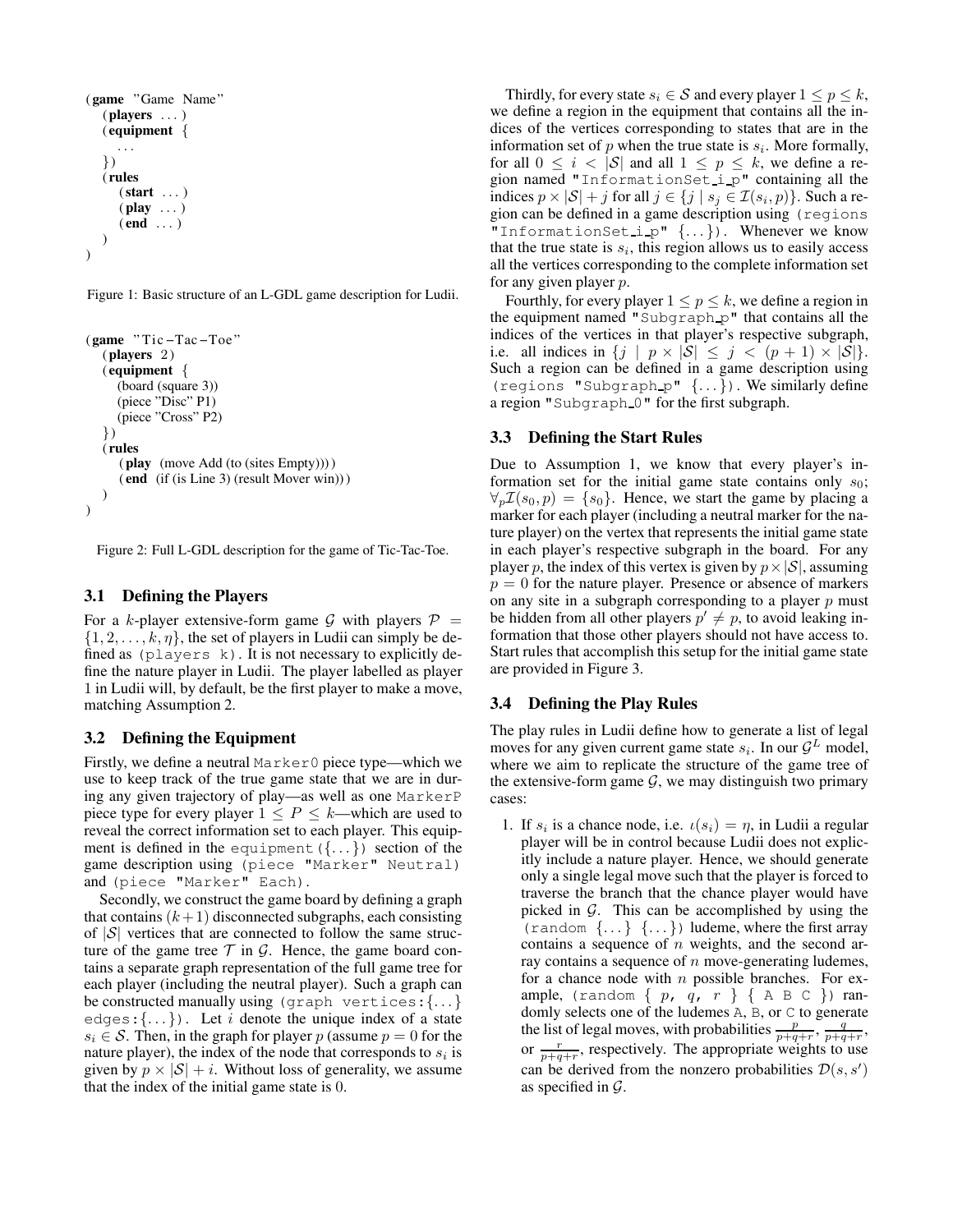```
. . .
(start {
  (place "Marker0" 0)
  (place "Marker1" \langle 1 \times |S| \rangle)
  . . .
  (place "Markerk" \langle k \times |\mathcal{S}| \rangle)
  (set Hidden
     (sites "Subgraph_0") to: All)(set Hidden
     (sites "Subgraph_1") to: (player 2)). . .
  (set Hidden
     (sites "Subgraph_1") to: (player k))(set Hidden
     (sites "Subgraph_2") to: (player 1))(set Hidden
     (sites "Subgraph_2") to: (player 3)). . .
  (set Hidden
     (sites "Subgraph_2") to: (player k)). . .
  (set Hidden
     ( sites "Subgraph k") to: ( player k-1 ))
})
. . .
```
Figure 3: Start rules for a Ludii game  $\mathcal{G}^L$ , modelling an equivalent extensive-form game  $G$ , with  $k$  players. The expressions to compute vertex indices in angled brackets are used for generality, but would be replaced by the concrete result of the expression in any single concrete game description.

2. If  $s_i$  is not a chance node, i.e.  $\iota(s_i) \neq \eta$ , the mover  $\iota(s_i)$ should have one move corresponding to every branch from  $s_i$  in the game tree of the extensive-form game G. This can be implemented using an (or  $\{ \ldots \}$ ) ludeme that wraps around other ludemes, each of which generates one of the legal moves.

Without any knowledge of any general rules that may determine how legal moves are computed from a game state  $s_i$  in the extensive-form game  $\mathcal{G}$ , it is necessary to explicitly enumerate all game states and define the play rules separately per state. One way to accomplish this is by using a chain of (if C A B) ludemes, where:

- C is a condition of the form (= (where "Marker" Neutral) i): this checks whether the Marker0 piece is located on vertex  $i$ , and can hence be used to determine whether or not the current game state is  $s_i$ .
- A is a ludeme that generates the moves in the case that the condition of  $\mathcal C$  is satisfied by the current game state (i.e., if the current game state is  $s_i$ ).
- B is a ludeme that generates the moves if the current game state does not satisfy the condition of C; this can again be a ludeme of the same  $(i \in C \land B)$  form.

Suppose that there is some branch in the extensive-form game tree of  $G$  that leads from a state  $s_i$  to a state  $s_j$ . In the corresponding Ludii game  $\mathcal{G}^L$ , we require a corresponding move that has the following effects on the game state:

- 1. It should move the Marker0 piece, which should currently be located on the vertex with index  $i$ , to the vertex with index  $j$ . This enables us to continue tracking the true game state.
- 2. For every player  $1 \leq p \leq k$ , any Markerk pieces currently on the board should be removed, and new  $Markerk$  pieces should be placed on all vertices in the InformationSet  $j$  p region. This enables us to let every player know which information set it transitioned into.
- 3. By default, Ludii reveals information about positions that become empty. Because the above effects remove some pieces from positions that should still remain hidden from many players, vertices should be appropriately set to hidden again as they were originally set in the start rules.
- 4. By default, Ludii updates the index of which player is designated the mover after every move, by incrementing it or resetting it to 1 after player  $k$  made a move. If this results in a different player to move than the player  $\iota(s_j)$  that should become the mover in  $s_j$ , we need to include an extra effect in the move that correctly sets the player to move. Note that, if  $\iota(s_i) = \eta$  in  $\mathcal{G}$ , it does not matter which player is set to be the mover in Ludii, since we only generate one legal move anyway that whichever player is the mover will be forced to pick.

Suppose that such a state  $s_i$  has n legal moves. A straightforward way to present *n* different options to the player  $\iota(s_i)$  is to allow them to select one out of any of vertex  $0 \le v \le n$ , and for each of those "select" moves specify appropriate consequences. These consequences should correspond to the  $v^{th}$ branch from  $s_i$  in the game tree of  $\mathcal{G}$ , but otherwise do not necessarily have any particular relationship with the specific vertex  $v$ ; selecting vertices is simply a mechanism through which the player can distinguish between  $n$  different moves. Figure [4](#page-4-0) depicts the specification of a move rule for a single transition from  $s_i$  to  $s_j$ .

#### <span id="page-3-3"></span>3.5 Defining the End Rules

For each of the terminal game states  $s_t \in S_{ter}$  in  $\mathcal{G}$ , we can define a separate end rule in  $\mathcal{G}^L$  that checks whether that specific state has been reached by tracking the position of the Marker0 piece, and assigns a vector of payoffs to the  $k$  players as given by  $U(s_t)$  using the payoffs ludeme. Figure [5](#page-4-1) provides an example of such end rules for an example game for  $k = 3$  players with two terminal game states.

## <span id="page-3-0"></span>4 Proof of Equivalence

Based on the strategy for constructing a Ludii game  $\mathcal{G}^L$  for any extensive-form game  $G$  as described above, we present Theorem [1,](#page-3-2) which may intuitively be understood as stating that it is possible to model any arbitrary finite extensive-form game in L-GDL.

<span id="page-3-2"></span>Theorem 1. *Under Assumptions [1](#page-1-2) and [2,](#page-1-1) for any arbitrary extensive-form game* G*, a corresponding Ludii game* G <sup>L</sup> *constructed as described in Subsections [3.1–](#page-2-2)[3.5,](#page-3-3) is equivalent to* G *in the sense that the following criteria are satisfied:*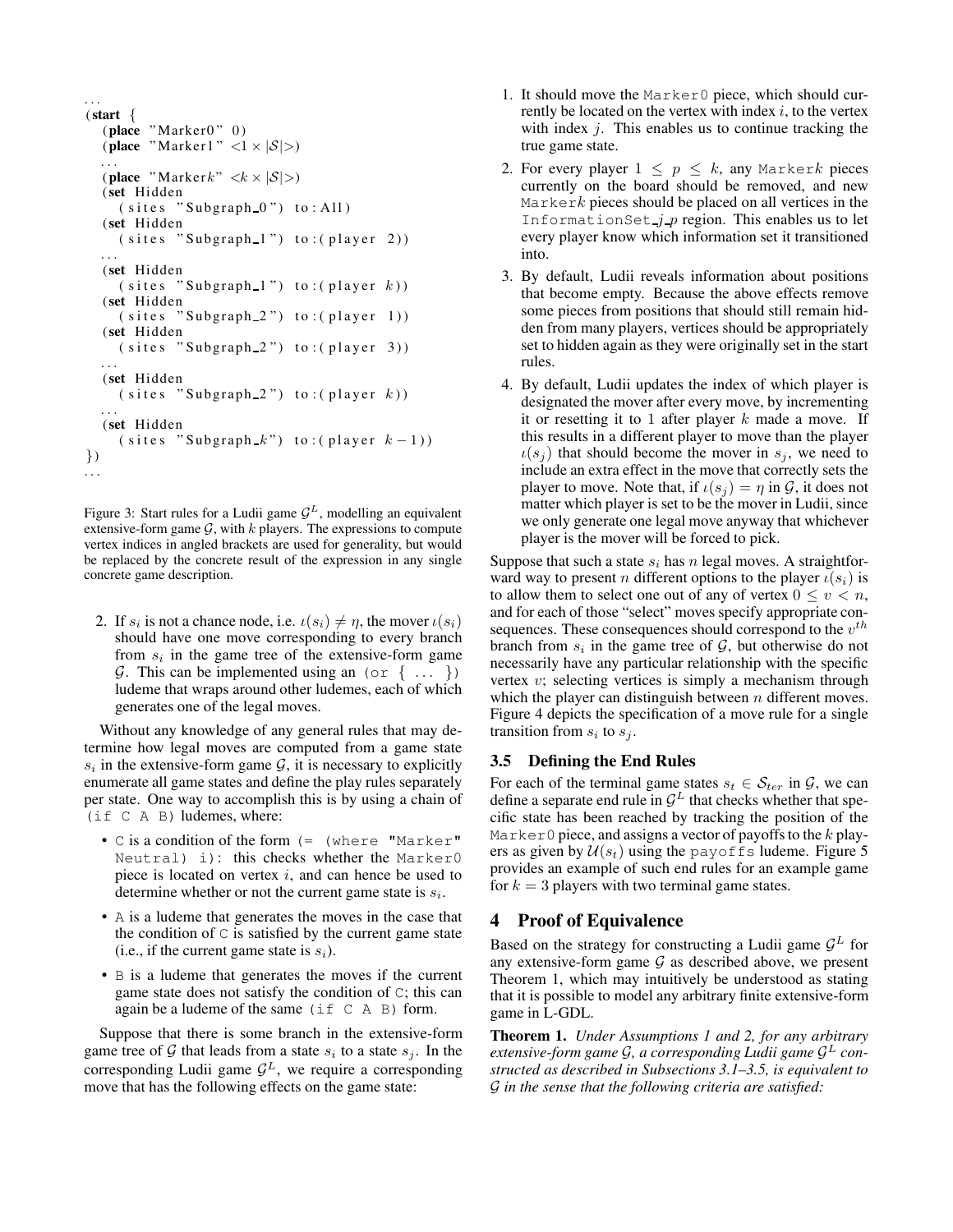```
. . .
(move \text{ Select (from } n)(then (and {
    (fromTo from i) (to j))( remove ( sites Occupied by : P1))
    ( remove ( sites Occupied by : P2))
     . . .
    ( remove  ( sites Occupied by : Pk ))
    (add (piece 1)(to (sites "Information Set<sub>-1</sub> 1")))
    (add (piece 2)(t_0 (sites "Information Set (i_2 2")))
     . . .
    (\text{add } ( \text{piece } k))(to (sites "InformationSet<sub>1</sub> k")))
    (set Hidden
       (sites "Subgraph_0") to: All)(set Hidden
       (sites "Subgraph_1") to: (player 2)). . .
    (set Hidden
       (sites "Subgraph_1") to: (player k))(set Hidden
       (sites "Subgraph 2") to: (player 1))(set Hidden
       (sites "Subgraph_2") to: (player 3)). . .
    (set Hidden
       (sites "Subgraph_2") to: (player k)). . .
    (set Hidden
       (sites "Subgraph_k") to : (player k-1))( set NextPlayer ( player \iota(s_j) ))
  \}))
. . .
```
Figure 4: Ludeme generating a move corresponding to the  $n^{th}$ branch from a state  $s_i$ , leading to a state  $s_j$ , in the game tree of an extensive-form game  $G$  with  $k$  players. The player that should be the mover in the next state  $s_j$  is denoted by  $\iota(s_j)$ —except we replace it by any arbitrary integer in [1, k] if  $\iota(s_i) = \eta$ .

```
( end \{(if (= (where "Market" Neural) 88)(pay of f s {
      (payoff P1 -1)
      (payoff P2 0.5)( pay of f P3 1)
    })
  )
  (if (= (where "Market" Neural) 2077)(payoffs \{(payoff P1 10)
      ( pay of f P2 12)
      (payoff P3 2020)
    })
 )
})
```
Figure 5: Example end rules for an example game with  $k = 3$  players, where states  $s_{88}$  and  $s_{2077}$  are terminal states, with payoff vectors of  $[-1, 0.5, 1]$  and  $[10, 12, 2020]$ , respectively.

- <span id="page-4-2"></span>1. The game description of  $\mathcal{G}^L$  is a valid game description *according to the specification of L-GDL.*
- <span id="page-4-5"></span><span id="page-4-4"></span><span id="page-4-3"></span>*2. There exists a one-to-one correspondence between trajectories from the root node to any possible leaf node in the game tree of* G*, and trajectories of play that are possible from the initial game state in* G <sup>L</sup>*. More concretely, this means that:*
	- *(a) For every node* s *that is reachable from the root* node  $s_0$ , including  $s_0$  itself, there exists an equiva*lent game state in* G <sup>L</sup> *that is also reachable in the same number of transitions from the initial game state of*  $\mathcal{G}^L$ .
	- (b) For every node  $s$  in the game tree of  $\mathcal{G}^L$  where  $u(s) \neq \eta$  *(i.e., any node that is not a chance node), the equivalent state in*  $\mathcal{G}^L$  *also has*  $\iota(s)$  *as the player to move.*
	- *(c) For every node* s *in the game tree of* G <sup>L</sup> *where*  $u(s) \neq \eta$ , if there are *n* branches to *n* successors, *there are also* n *legal moves in the equivalent state* in  $\mathcal{G}^L$ .
	- *(d) For any chance node* s *that is reachable from the root node*  $s_0$  *of the game tree of G, for every possible* s' that has a probability  $\mathcal{D}(s, s') > 0$  of be*ing the successor of* s*, there is also a probability* D(s, s′ ) *that a transition to the equivalent state of* s ′ *in* G <sup>L</sup> *is the only legal transition in any arbitrary trajectory that reaches the equivalent of s in*  $\mathcal{G}^L$ *.*
	- *(e)* For any terminal node  $s \in S_{ter}$  in the game tree of G*, the equivalent state in* G <sup>L</sup> *is also terminal, and assigns the same vector of payoffs*  $U(s)$ *.*
- <span id="page-4-8"></span><span id="page-4-7"></span><span id="page-4-6"></span>3. Any player  $1 \leq p \leq k$  playing the Ludii game  $\mathcal{G}^L$  can*not distinguish between any pair of states that are the equivalents of two distinct nodes* s*,* s ′ *if and only if they share the same information set*  $\mathcal{I}(s, p) = \mathcal{I}(s', p)$ *.*

These criteria are similar to those used for the proof of universality for S-GDL [\[Thielscher, 2011\]](#page-6-10).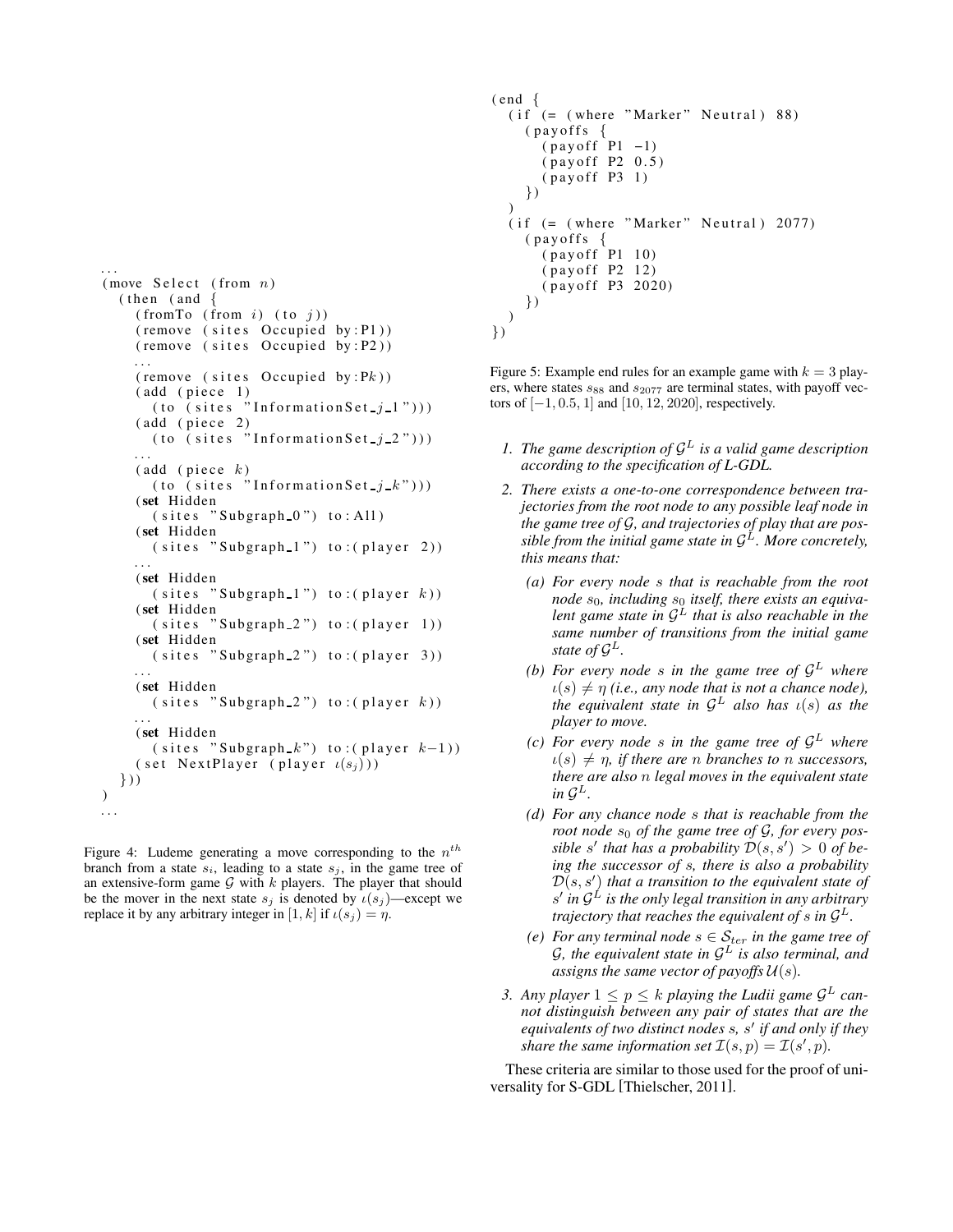*Proof.* By construction, the game description as detailed in subsections [3.1](#page-2-2) to [3.5](#page-3-3) is a valid L-GDL description. As of the public v1.1.17 release of Ludii—which first introduced the (random . . . ) and (payoffs . . . ) ludemes—all of the ludemes used are supported. This satisfies criterion [1.](#page-4-2)

The start rules of  $\mathcal{G}^L$  (see Figure [3\)](#page-3-1) ensure that, in the initial game state, a piece of type Marker0 is placed on vertex 0, and not on any other position. All moves that can possibly be generated are of the form depicted in Figure [4,](#page-4-0) which can only affect the positions of Marker0 pieces through its (from To (from  $i$ ) (to  $j$ )) rule, which moves whichever piece is at vertex  $i$  to vertex  $j$ . This means that the number of Marker0 pieces cannot change; there must always be one, and only its position can change due to (from To (from i) (to j)) rules. For any particular value of  $i$ , such a rule is only used in situations that satisfy the (= (where "Marker" Neutral) i) condition, i.e. only if vertex i currently contains the sole  $M$ arker $0$ piece. For any pair of values i and j, if there is a branch from  $s_i$  to  $s_j$  in the game tree of  $\mathcal{G}$ , it is also possible for there to be a legal move that moves the Marker0 piece from vertex i to vertex j in  $\mathcal{G}^L$ ; such a move is either legal for sure if  $s_i$  is not a chance node, or legal with probability  $\mathcal{D}(s_i, s_j)$  if  $s_i$  is a chance node. This satisfies criterion [2a;](#page-4-3) the equivalent state of a node  $s_i$  can always be identified as the one that has the Marker0 piece on vertex  $i$ .

The move rules as described in Figure [4](#page-4-0) have, by construction, been set up to ensure that the next player to move is set to  $\iota(s_i)$ —or any arbitrary integer in [1, k] if  $\iota(s_i) = \eta$  whenever a move is made that moves the Marker0 piece to vertex j—which means that the equivalent state of a node  $s_i$ is reached. This ensures that criterion [2b](#page-4-4) is satisfied for every node except for the root node  $s_0$ . Assumption [2](#page-1-1) ensures that the criterion is also satisfied for  $s_0$ .

By construction, as described in Subsection [3.4,](#page-2-3) for every node  $s_i$  that is not a chance node, the equivalent state in  $\mathcal{G}^L$ has its move rules defined by an  $(\circ \circ \{\dots\})$  rule that wraps around  $n$  different rules, each of which generates exactly 1 legal move, such that  $n$  is the number of successors of  $s_i$  in the game tree of  $\mathcal G$ . This satisfies criterion [2c.](#page-4-5) Similarly, the correct number of moves with correct probabilities  $\mathcal{D}(s, s')$  as required by [2d](#page-4-6) are explicitly defined as described in Subsection [3.4.](#page-2-3)

The end rules as described in Subsection [3.5](#page-3-3) explicitly detect any game state in the Ludii game  $\mathcal{G}^L$  that is the equivalent of a terminal node  $s \in S_{ter}$  of the extensive-form game  $\mathcal{G}$ , and explicitly assign the corresponding payoffs vector  $\mathcal{U}(s)$ . This satisfies criterion [2e.](#page-4-7)

By Assumption [1,](#page-1-2) there is only a single initial game state, and every player is aware of that. Therefore, every player's information set for the root node contains only the root node;  $\forall_{p \in \{1,...,k\}} \mathcal{I}(p, s_0) = \{s_0\}.$  This is reflected by the start rules described in Subsection [3.3](#page-2-4) which, for every player  $p$ , place a marker for that player—and only visible to that player—in the subgraph used to represent the state space of  $\mathcal G$  for that player. Every move that can be applied in any trajectory is of the form illustrated by Figure [4,](#page-4-0) which ensures that:

1. Every player  $p$  can only ever observe markers on vertices of "its own" subgraph.

2. Let  $j$  denote the vertex that contains the neutral marker – hidden from *all* players – in the first subgraph. For every player  $p$ , within that player's "own" subgraph, there is always a marker on every vertex that represents any of the nodes in the information set  $\mathcal{I}(s_i, p)$  for that player in that state.

This means that, for any pair of nodes that is in the same information set for a player in the game tree of  $G$ , the pair of equivalent game states in  $\mathcal{G}^L$  are also indistinguishable from each other from that player's perspective (due to the arrangement of markers on vertices visible to that player being identical). Note that the move rules as described in Figure [4](#page-4-0) were deliberately set up such that players always select vertex  $n$ to pick the  $n^{th}$  move in a list of legal moves, irrespective of which vertices are subsequently affected by that move. It might have been more intuitive to directly select the vertex corresponding to the node in the extensive-form game tree to transition into, but this could reveal additional information that the player should not have access to. With this, criterion [3](#page-4-8) is also satisfied and the proof is complete. □

## 5 Conclusion

Ludii's game description language (L-GDL) has primarily been designed to be easy to use for game designers, with a focus on facilitating the design of board games and similar abstract games. In practice, its count of over 1,000 distinct game descriptions (which far exceeds the game counts in official repositories of many other systems with GDLs, such as S-GDL [\[Genesereth](#page-6-1) *et al.*, 2005; Love *et al.*[, 2008\]](#page-6-2), RBG [\[Kowalski](#page-6-3) *et al.*, 2019], and GV-GAI [\[Perez-Liebana](#page-6-7) *et al.*, 2019]) has already demonstrated its flexibility and generality. In this paper, we have also proven its generality from a theoretical angle, demonstrating that it is possible to write an equivalent game in L-GDL for any arbitrary finite extensive-form game [\[Rasmusen, 2007\]](#page-6-11). This provides a significant extension of an earlier proof [Piette *et al.*[, 2020\]](#page-6-5) by including stochastic and imperfectinformation games, and means that the expressiveness of L-GDL matches that of S-GDL [\[Thielscher, 2011\]](#page-6-10).

This result suggests that we can opt to use Ludii over S-GDL in GGP research for some of its other advantages, such as computational efficiency [Piette *et al.*[, 2020\]](#page-6-5) and ease of use, without a loss in expressiveness. While the somewhat convoluted way of defining games used for the theoretical proof is unlikely to be an efficient way of implementing many "real" games in practice, it may be a fruitful starting point for designing synthetic game trees for targeted research into the relations between certain game tree characteristics and the effectiveness of different algorithms [\[Ramanujan](#page-6-15) *et al.*, 2010; [Ramanujan](#page-6-16) *et al.*, 2011] within the same framework and API (Ludii) that also supports many real games.

### Acknowledgments

This research is funded by the European Research Council as part of the Digital Ludeme Project (ERC Consolidator Grant #771292) led by Cameron Browne at Maastricht University's Department of Data Science and Knowledge Engineering.